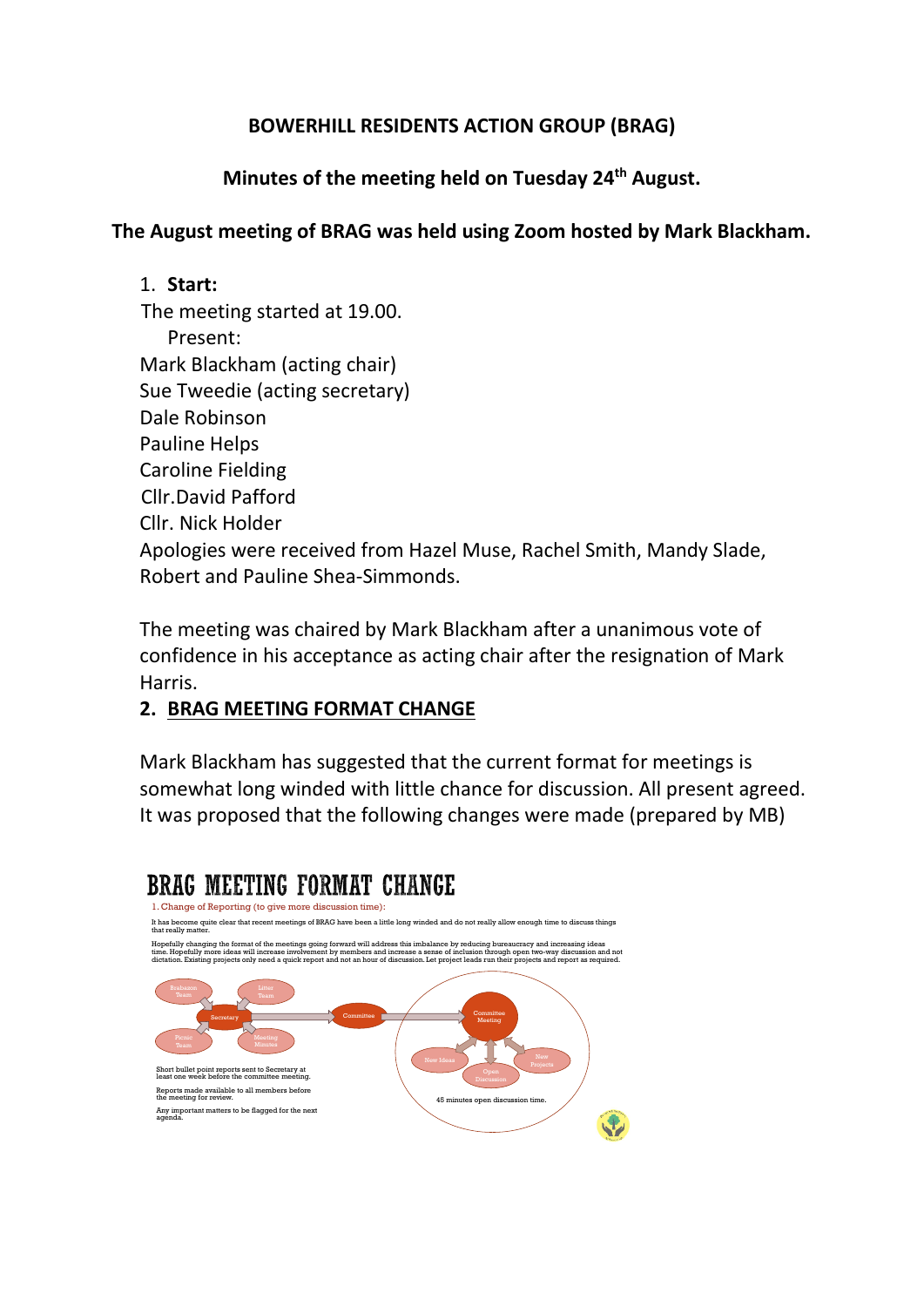The changes were met with enthusiasm as everyone agreed with the need to make the changes.

# **BRAG MEETING FORMAT CHANGE**

2. Change of Agenda (to give more discussion time):

I propose the following regular agenda for each General Meeting:

- Intro / Welcome
- Acceptance of the reports and minutes (already read by everyone before the meeting). Less than 5 mins
- Any important news or announcements. Less than 10 mins.
- New ideas, environment issues for the Parish Warden and open discussion.Up to 40 mins
- Any Other Business. Up to 5 mins

I propose the frequency of the meeting to be approximately every other month. Ideally, they will be in person so that open discussion is easier. The Village Hall or the function room at The Pilot could be possible locations.

| Meetings should be: |  |
|---------------------|--|
|                     |  |

| Involving | Interesting | Lead to a<br>positive action | Open forum | <b>Effective</b> |
|-----------|-------------|------------------------------|------------|------------------|
|           |             |                              |            |                  |



Change in the above agenda was accepted by all those present. It was proposed that meetings be bimonthly from now on. All agreed and the next meeting would be the AGM, to be held early October(date to be announced) at The Village Hall. Dale Robinson has offered to chair this particular meeting to help Mark B. All other meetings could be held at The Pilot function Room.

Dale Robinson and Mark Blackham are actively involved in the Stop The Bypass Group and it was agreed that they would send a short progress report to BRAG.

3. The treasures report is to be circulated prior to every meeting. The following is a summary of the account to date.

All outstanding bills have been paid.

 We were given £150 by NatWest due to the issues with setting up the online banking.

 The current standing of the account is: £5671. This includes £2511 which is ring fenced for tables and benches installed by WC and a grant for £1000 from Wessex Water for the Brabazon Way Project.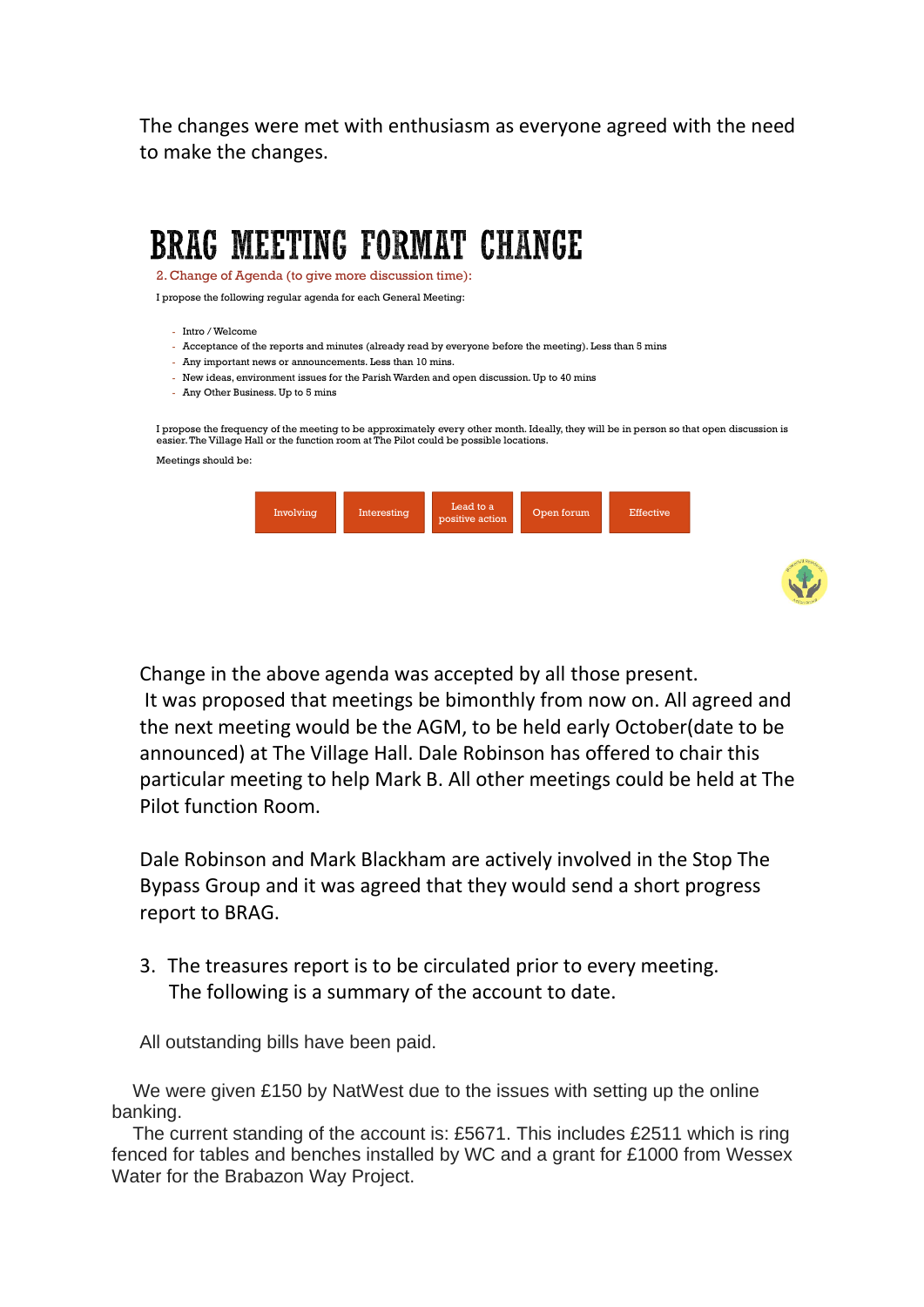- 4. A change of name from BRAG was discussed. After several suggestions the following was the favoured new Title: Bowerhill Community Group. ( it will be added to the constitution) Any other suggestions from those unable to make the meeting can be considered of course.
- 5. Mark Blackham proposed a change in the constitution to reflect the needs of the group and not the other way around. There currently needs to be 10 members on the committee which is far too many. Nick Holder asked how we are redrafting the constitution and how we want both the PC and WC represented in the group. For the record, Cllr. Nick Holder is not bothered about having a vote on the committee. Mark Blackham is to draft a revised constitution which will be discussed at the AGM.

Nick Holder asked if there might be value in asking for small membership fee to encourage members to become involved. Most people were unsure that there would be any benefit and could potentially be a barrier.

It was acknowledged and discussed the group is short of active members. This needs to be addressed for the future of the group.

- 6. There has been considerable delay in obtaining the licence that is necessary to go ahead with The Brabazon Way Community Wildlife Project. David Pafford suggested a letter directly to Nick Holder who would pass on immediately to the relevant person. It was later agreed that Nick Holder would get involved to move it forward as autumn is fast approaching and the best time to start work on the project.
- 7. There is some confusion over how often we can engage the help of the Parish Steward and what he is able to do. He cannot do tree lopping but can do minor jobs around the area. We should feed the jobs to the Parish Council via Clerk to the Council Teresa Strange. Caroline had reported directly to WC of 6 different areas overgrown with nettles and brambles that are causing her a problem.

Pauline Helps offered to take up the task of identifying trees that may need a bit of brashing ( low hanging branches cut back).and reporting them. Nick Holder is to speak directly to the Tree Warden. Caroline also offered (with the help of her own group) to identify areas of potential hazard.